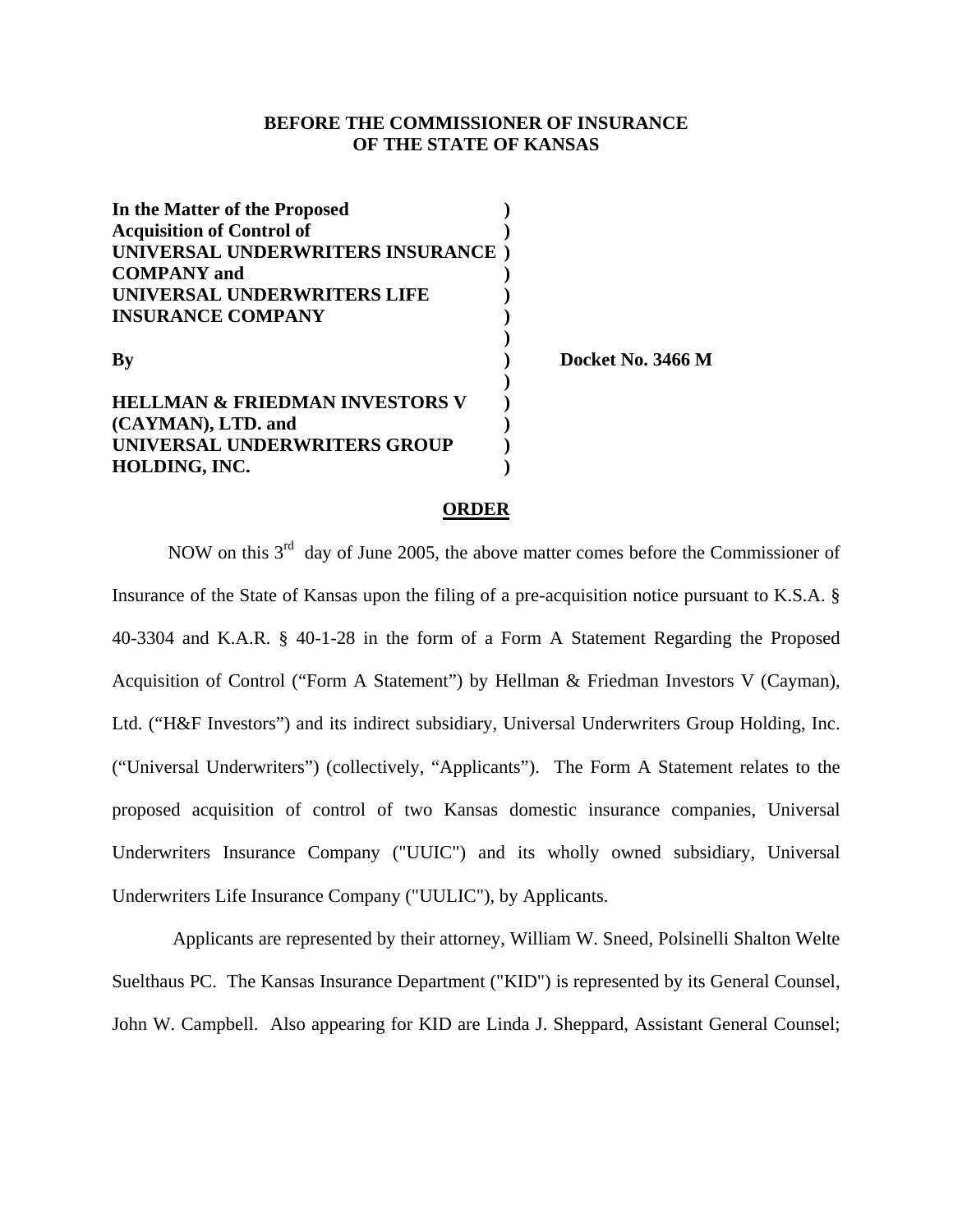Kenneth G. Abitz, Director, Financial Surveillance Division; and Mark E. Owens, Financial Analyst, Financial Surveillance Division.

Pursuant to the authority granted to the Commissioner pursuant to K.S.A. §§ 40-3301 and 40-3304(d)(1) and in accordance with the Kansas Administrative Procedures Act, K.S.A. §§ 77- 501, *et seq.,* the Commissioner hereby asserts the following declarations of public interest and policy, findings of fact, conclusions of law, and orders, as follows:

#### **DECLARATIONS OF PUBLIC INTEREST AND POLICY**

 The Commissioner finds and declares that it is consistent with the public interest and the interest of policyholders to permit insurers to:

- (a) Engage in activities which would enable insurers to make better use of management skills and facilities;
- (b) diversify into new lines of business through acquisition and/or organization of subsidiaries;
- (c) have free access to capital markets which could provide funds for insurers to use in diversification programs;
- (d) implement sound tax-planning conclusions; and
- (e) serve the changing needs of the public and adapt to changing conditions of the social, economic and political environment so that insurers are able to compete effectively and to meet the growing public demand for institutions capable of providing a comprehensive range of financial services.

The Commissioner further finds and declares that the policies and purposes in K.S.A. § 40-3301, *et seq.,* promote the public interest by: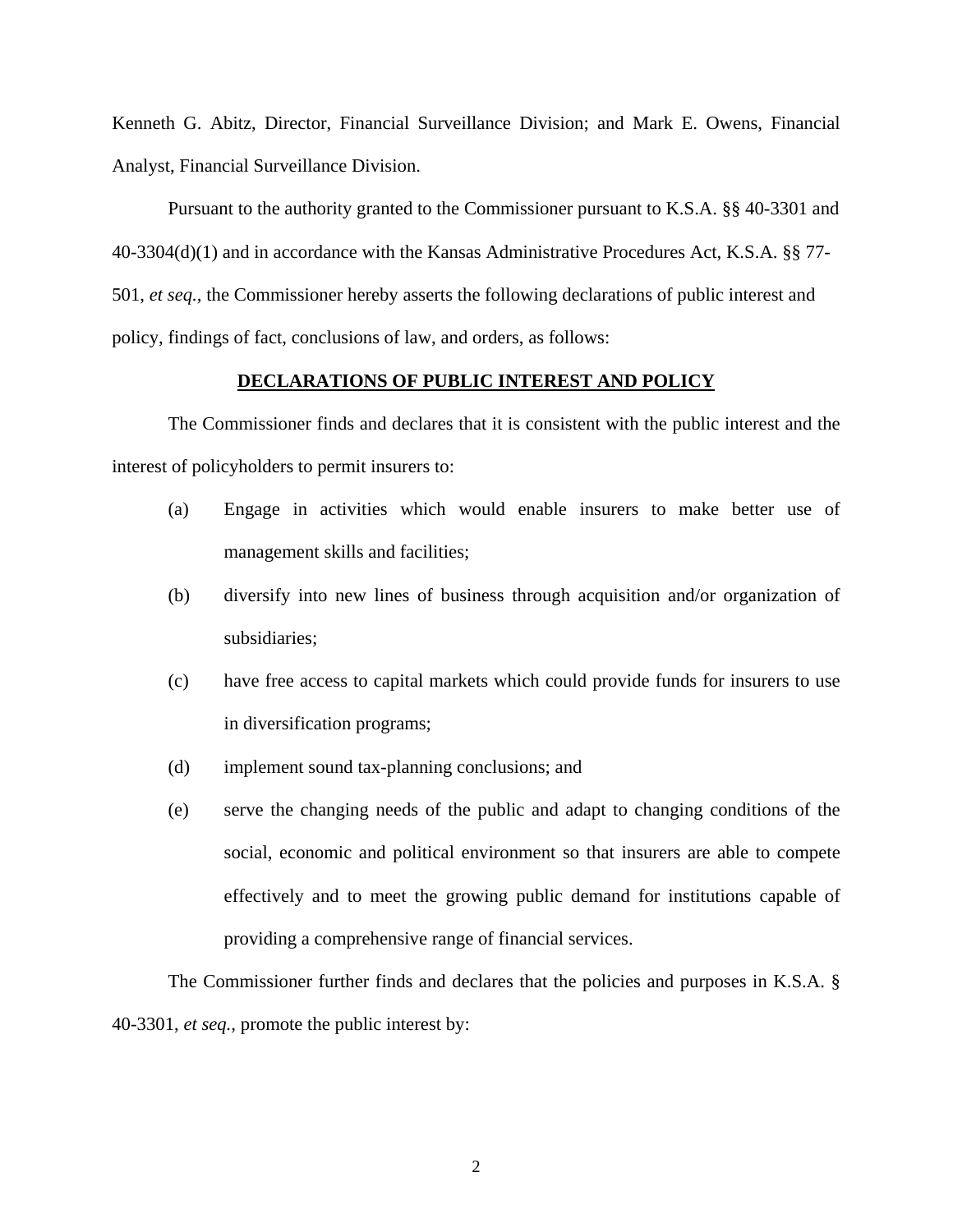- (a) facilitating the achievement of the objectives enumerated in K.S.A. § 40-3301 and set out above;
- (b) requiring disclosure of pertinent information relating to changes in control of an insurer;
- (c) requiring disclosure by an insurer of material transactions and relationships between the insurer and its affiliates, including certain dividends paid by the insurer; and
- (d) providing standards governing material transactions between an insurer and its affiliates.

#### **FINDINGS OF FACT AND CONCLUSIONS OF LAW**

The findings and conclusions stated herein are based upon the statements made by Applicants in the Form A Statement and accompanying documents made under oath and filed with KID by Applicants pursuant to K.S.A. § 40-3304(b) and K.A.R. § 40-1-28.

1. Significant documents have been reviewed by representatives of the Financial Surveillance and Legal Divisions of KID, and the Commissioner has had the benefit of their technical expertise and advice as provided in K.S.A. § 77-546(c).

 2. The purpose of the filing of the Form A Statement is to seek authority from KID for the proposed acquisition of control of UUIC and UULIC by Applicants. The terms and conditions of the proposed acquisition are more fully set forth in the Form A Statement filed with the Commissioner dated May 27, 2005, pursuant to the Kansas Insurance Holding Companies Act, K.S.A. §§ 40-3301, *et seq.*

 3. Applicants submitted various Exhibits to the Form A Statement, including, but not limited to, the Stock Purchase Agreement By and Among Zurich Holding Company of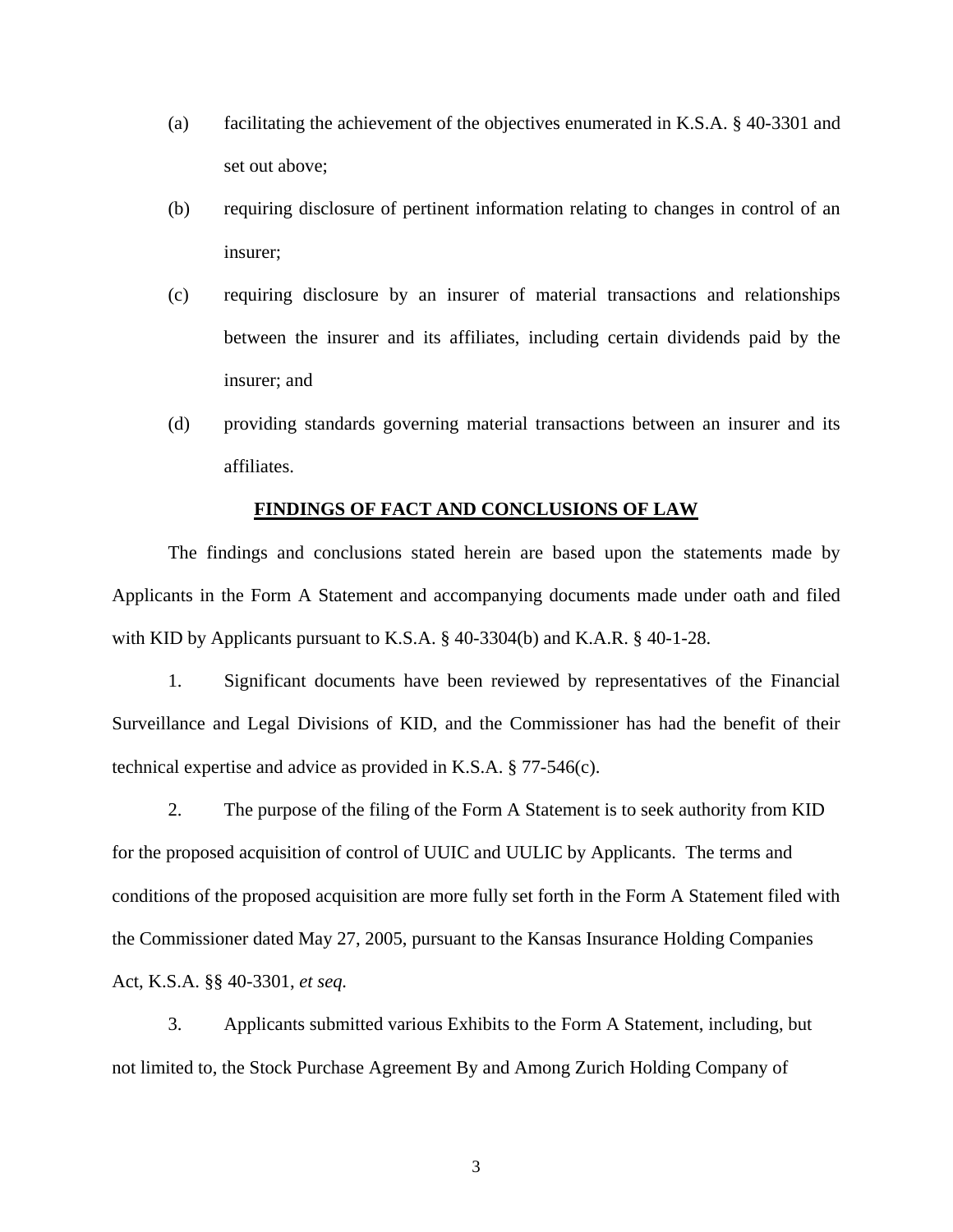America, Inc. and Zurich American Insurance Company, as the Sellers, and Universal Underwriters Group Holding, Inc. as Purchaser, dated April 4, 2005, organization charts, financial statements, and a business plan for Universal Underwriters.

4. The staff of KID have inspected and reviewed the contents of the Form A Statement and Exhibits attached thereto, to the extent necessary, and found that the filing of the Form A Statement and Exhibits are in accordance with K.S.A. § 40-3304 and K.A.R. § 40-1-28 and that the Form A Statement and Exhibits have provided the information required under Kansas statutes to enable the Commissioner to render a decision on the application.

5. Universal Underwriters Insurance Company ('UUIC"), a Kansas stock property and casualty insurance company, was organized under the laws of Missouri on October 31, 1949 and was redomesticated to Kansas on April 1, 1998.

6. Universal Underwriters Life Insurance Company ("UULIC"), a Kansas stock life and health insurance company and wholly-owned subsidiary of UUIC, was organized under the laws of Missouri on December 21, 1964 and was redomesticated to Kansas on April 1, 1998.

7. Zurich American Insurance Company ("ZAIC"), a New York corporation, directly owns 100% of the issued and outstanding common capital stock of UUIC.

8. Zurich Holding Company of America ("ZHCA"), a Delaware corporation, indirectly owns 100% of the issued and outstanding common capital stock of UUIC and UULIC and directly owns 100% of the issued and outstanding capital stock of ZAIC.

9. Universal Underwriters Group Holding, Inc. ("Universal Underwriters"), a Delaware corporation, was incorporated on March 30, 2005.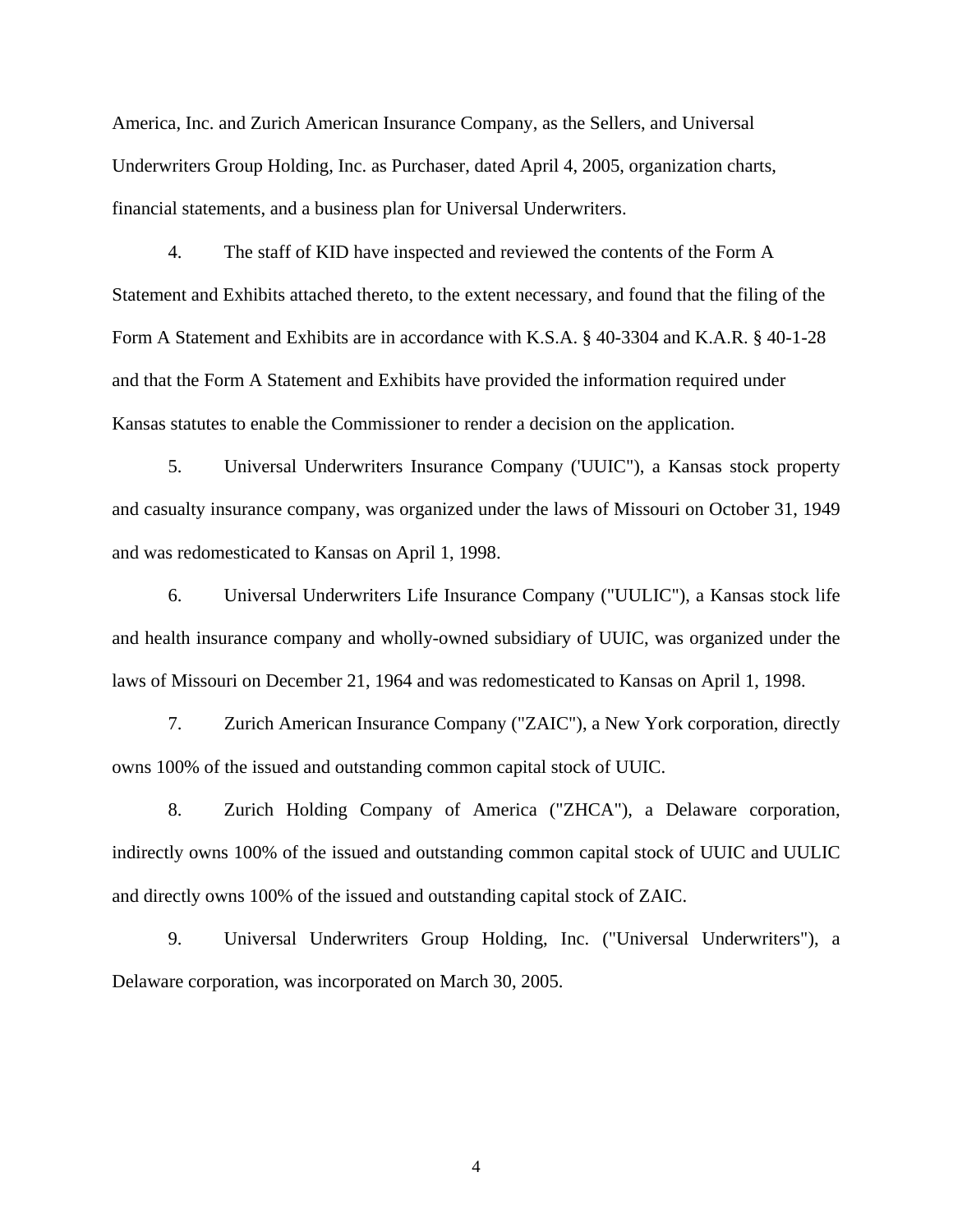10. Hellman & Friedman Investors V (Cayman) Ltd. ("H&F Investors"), a Cayman Islands exempted company, indirectly owns 100% of the issued and outstanding common capital stock of Universal Underwriters but is the ultimate controlling person of Universal Underwriters.

 11. H&F Investors is the sole general partner of Hellman & Friedman Investors V (Cayman), L.P., a Cayman Islands exempted limited partnership, which is the sole general partner of each of Hellman & Friedman Capital Partners V (Cayman), L.P. and Hellman & Friedman Capital Partners V (Cayman Parallel), L.P. (collectively, "H&F Fund V Cayman"), both Cayman Islands exempted limited partnerships. H&F Fund V Cayman currently holds all outstanding equity securities of Universal Cayman Holding, Ltd., a Cayman Islands exempted company ("Universal Cayman Holding" or "Sponsor Co").

 12. At the closing of this acquisition H&F Fund V Cayman will own an aggregate of approximately 61.2% of the outstanding equity securities of Sponsor Co. Due to certain voting restrictions, the equity securities to be held by H&F Fund V Cayman will represent an aggregate of approximately 80.2% of the voting power of Sponsor Co.

13. Sponsor Co currently owns all of the outstanding equity securities of Universal Bermuda Holding, Ltd., a Bermuda exempted company ("Universal Bermuda"), which in turn owns all of the outstanding equity securities of Universal US Holding, Inc., a Delaware corporation, which in turn owns all of the outstanding equity securities of Universal Underwriters.

 14. At closing, the organizational structure described above will be reorganized to include three new entities: Luxco, Madeira Co and Bermuda Co II. Sponsor Co will own all of the issued and outstanding securities of Luxco, which will in turn own all of the issued and outstanding securities of Madeira Co. Madeira Co will own all of the issued and outstanding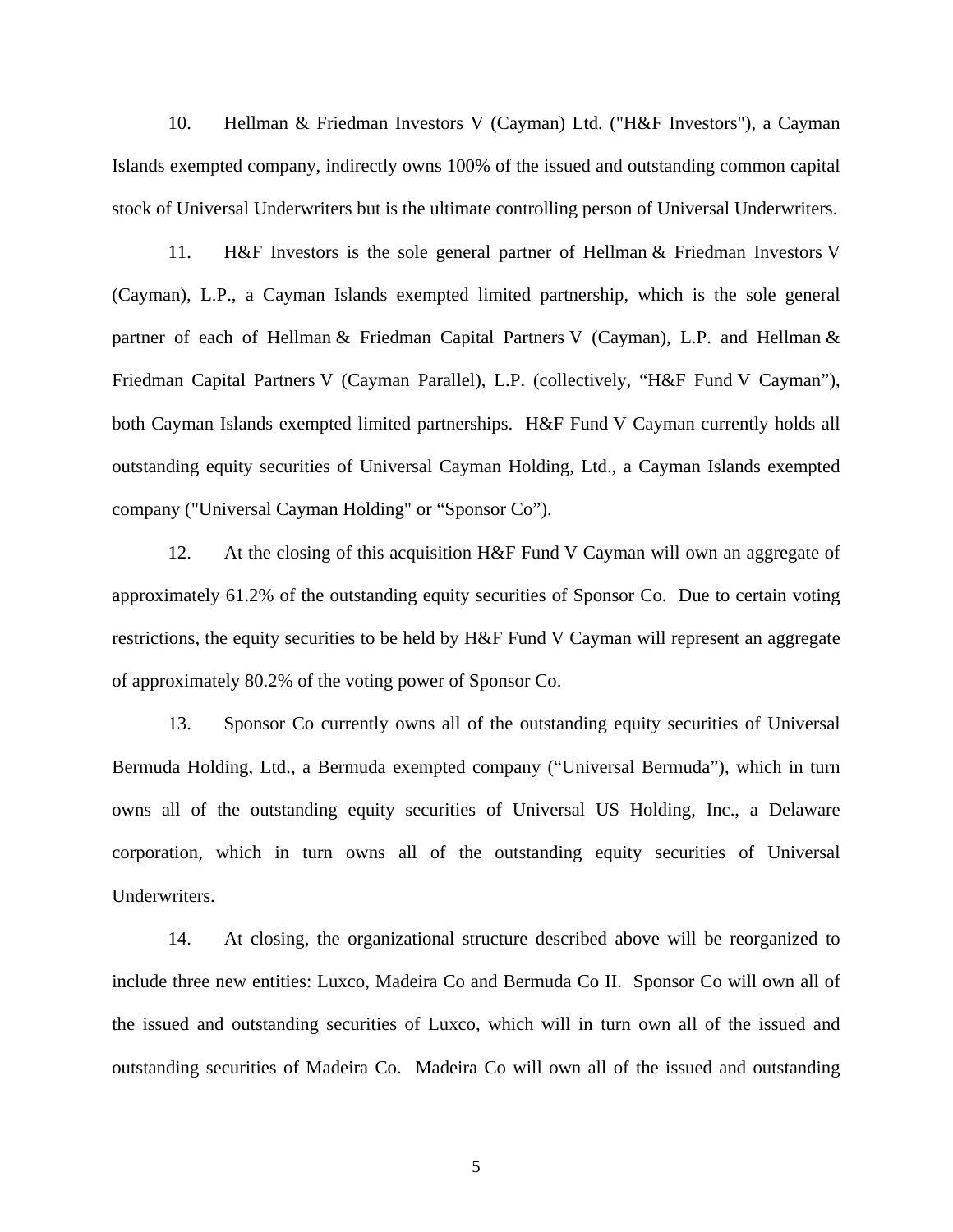securities of Universal Bermuda, which will in turn own all of the issued and outstanding securities of Bermuda Co II.

15. It has been determined that no person or entity "controls" the Applicants of the Form A Statement as "control" is defined in K.S.A. § 40-3302(c).

16. The acquisition of control of UUIC and UULIC by H&F Investors and Universal Underwriters will occur through Universal Underwriters' purchase of all of the issued and outstanding common capital stock of UUIC from ZHCA and ZAIC.

17. Applicants filed a draft copy of the Form A Statement with KID on or about April 6, 2005 and subsequently filed a duly certified copy of the Form A Statement with Exhibits on May 27, 2005.

18. Review of the evidence establishes that after the acquisition of control as proposed in the Form A Statement, Applicants will be able to satisfy the requirements necessary for maintaining the business of UUIC and UULIC to the satisfaction of their policyholders.

19. The evidence establishes that, after the acquisition of control as proposed in the Form A Statement, UUIC and UULIC will be able to satisfy the requirements for the issuance of a license to write the line or lines of business for which they are presently licensed.

20. No evidence has been introduced to establish that the financial condition of Applicants will jeopardize the financial stability of UUIC and UULIC or prejudice the interests of the policyholders.

21. Evidence has been introduced which shows that Applicants have no plans or proposals to liquidate UUIC and UULIC, sell their assets, or consolidate or merge it with any person, or to make any other material change in its business or corporate structure or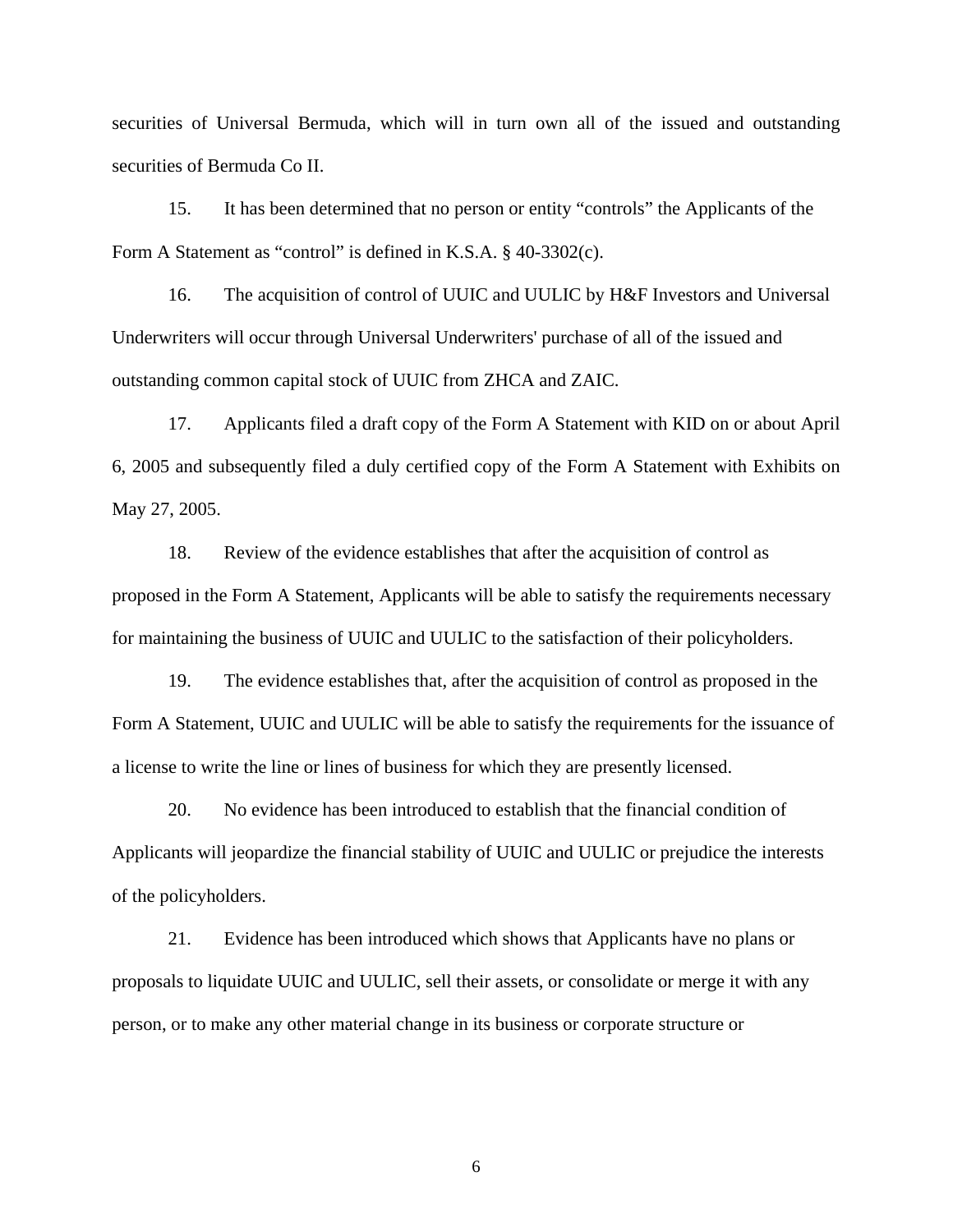management which would be unfair and unreasonable to the policyholders of UUIC and UULIC and not be in the public interest.

22. Evidence has been introduced to establish that the competence, experience and integrity of those persons who will control the operations of UUIC and UULIC after the acquisition are such that it will be in the interests of the policyholders of UUIC and UULIC and of the public interest to permit the acquisition.

23. Evidence has been introduced to establish that Applicants' acquisition of UUIC and UULIC will not be hazardous or prejudicial to the insurance-buying public.

24. The Form A Statement is in compliance with the provisions of the Kansas Insurance Holding Companies Act, K.S.A. §§ 40-3301, *et seq*. and K.A.R. § 40-1-28.

25. The evidence submitted supports approval of the proposed acquisition of control of the Insurers by the Applicants, subject to certain conditions and requirements.

# **IT IS THEREFORE ORDERED BY THE COMMISSIONER OF INSURANCE THAT:**

 1. The application by Hellman & Friedman Investors V (Cayman) Ltd. and Universal Underwriters Group Holding, Inc. to acquire control of Universal Underwriters Insurance Company and Universal Underwriters Life Insurance Company in the manner set forth in the Form A Statement and Exhibits attached thereto is hereby **approved** pursuant to K.S.A. § 40-3304, provided the acquisition is effected within sixty (60) days of the date of this Order.

 2. The Commissioner of Insurance retains jurisdiction over the subject matter of this proceeding and over the parties for the purpose of entering such further order or orders as may be deemed proper.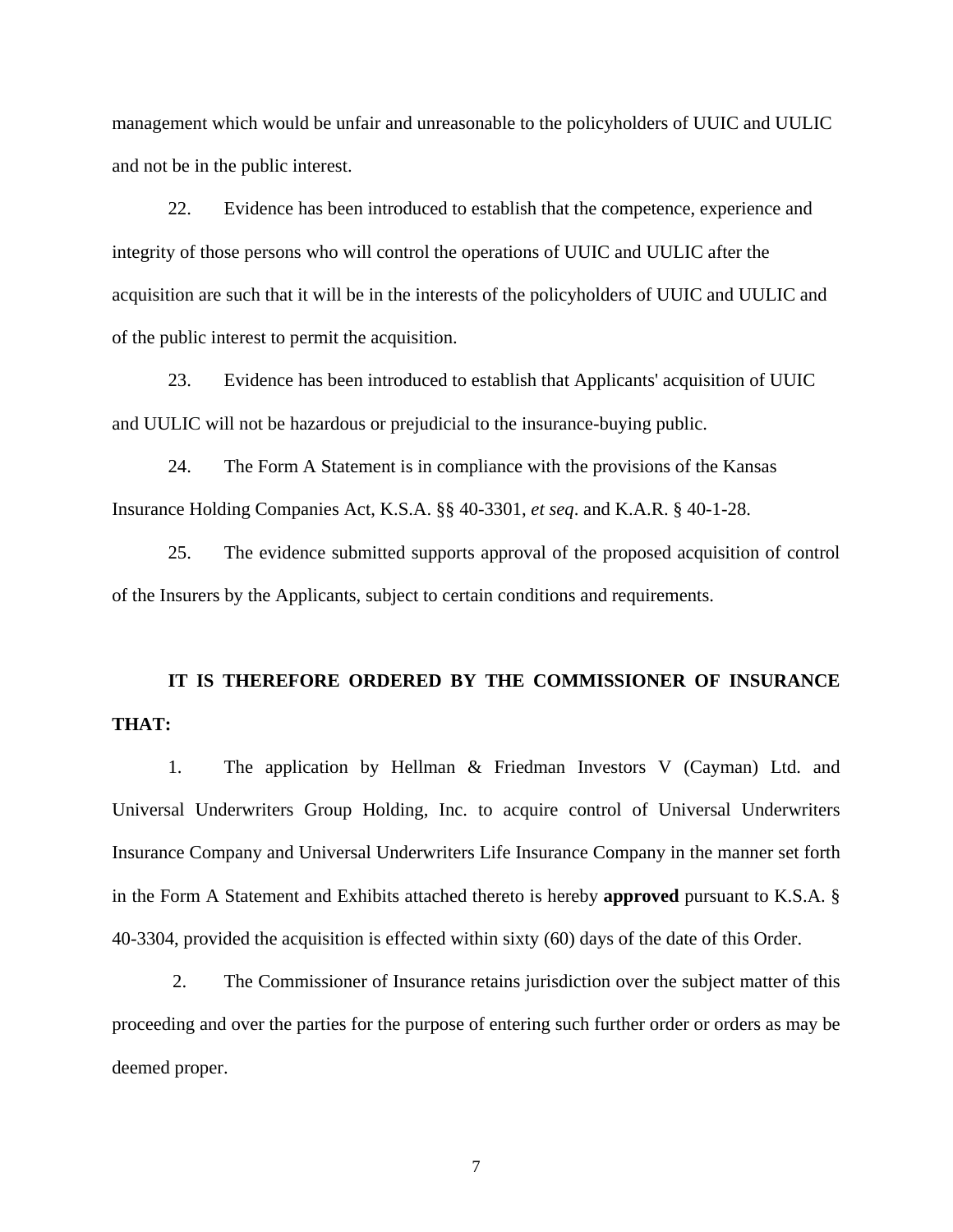# **Notice of Rights**

 H&F Investors and Universal Underwriters are entitled to a hearing pursuant to K.S.A. § 77-537, the Kansas Administrative Procedure Act. If Applicants desire a hearing, they must file a written request for a hearing with:

John W. Campbell, General Counsel Kansas Insurance Department 420 S.W. 9th Street Topeka, Kansas 66612.

This request must be filed within fifteen (15) days from the date of service of this Order.

If Applicants request a hearing, the Kansas Insurance Department will notify them of the time and place of the hearing and information on the procedures, right of representation, and other rights of parties relating to the conduct of the hearing, before commencement of same.

 If a hearing is not requested in the time and manner stated above, this Order shall become effective as a Final Order upon the expiration of time for requesting a hearing, pursuant to K.S.A. § 77-613. In the event Applicants file a petition for judicial review, pursuant to K.S.A. § 77-613(e), the agency officer to be served on behalf of the Kansas Insurance Department is:

 John W. Campbell, General Counsel Kansas Insurance Department 420 S.W.  $9<sup>th</sup>$  Street Topeka, Kansas 66612

**IT IS SO ORDERED THIS 3rd DAY OF JUNE 2005, IN THE CITY OF TOPEKA, COUNTY OF SHAWNEE, STATE OF KANSAS.** 



 $\angle$ s/ Sandy Praeger $\angle$ Sandy Praeger Commissioner of Insurance